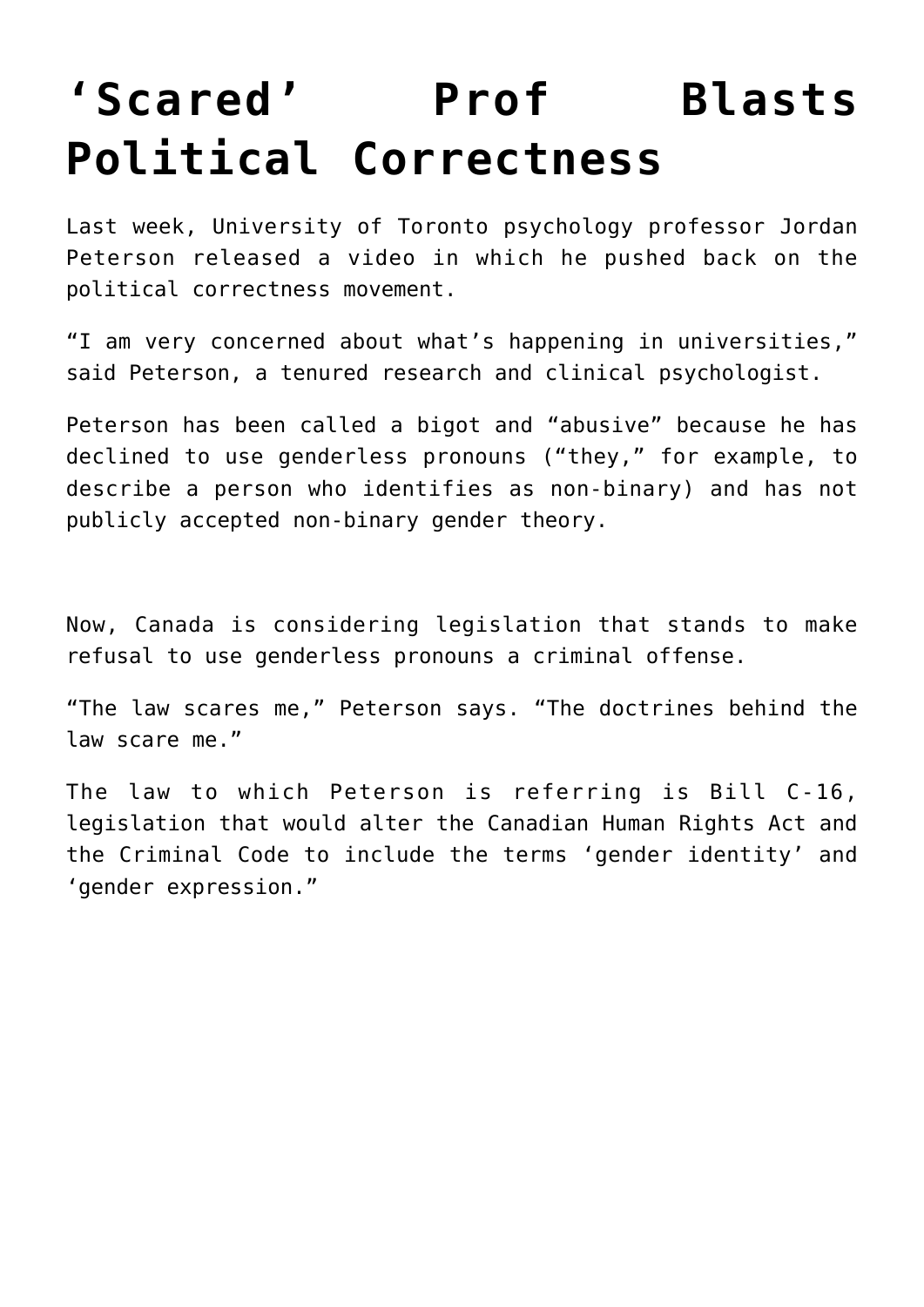Peterson said he made the video because he didn't know what else to do.

"They put into the legal substructure of the culture certain assumptions about basic human nature that not only do I believe to be untrue, I believe them to be dangerous and ideologically motivated," he says.

Peterson expressed concern that some of the things he was discussing in the video "may now be illegal even to say." Despite his misgivings, Peterson [went on CBC Radio](http://www.cbc.ca/radio/asithappens/as-it-happens-friday-edition-1.3786140/i-m-not-a-bigot-meet-the-u-of-t-prof-who-refuses-to-use-genderless-pronouns-1.3786144) to defend the ideas he shared in the video.

*Carol Off: Professor Peterson, you have said that you don't recognize another person's right to determine what pronouns you use to address them?*

*Jordan Peterson: That's right. I don't recognize that. I don't recognize another person's right to decide what words I'm going to use, especially when the words they want me to use, first of all, are non-standard elements of the English language and they are constructs of a small coterie of ideologically motivated people. They might have a point but I'm not going to say their words for them.*

It's difficult to tell if Peterson is foolhardy, brave, or